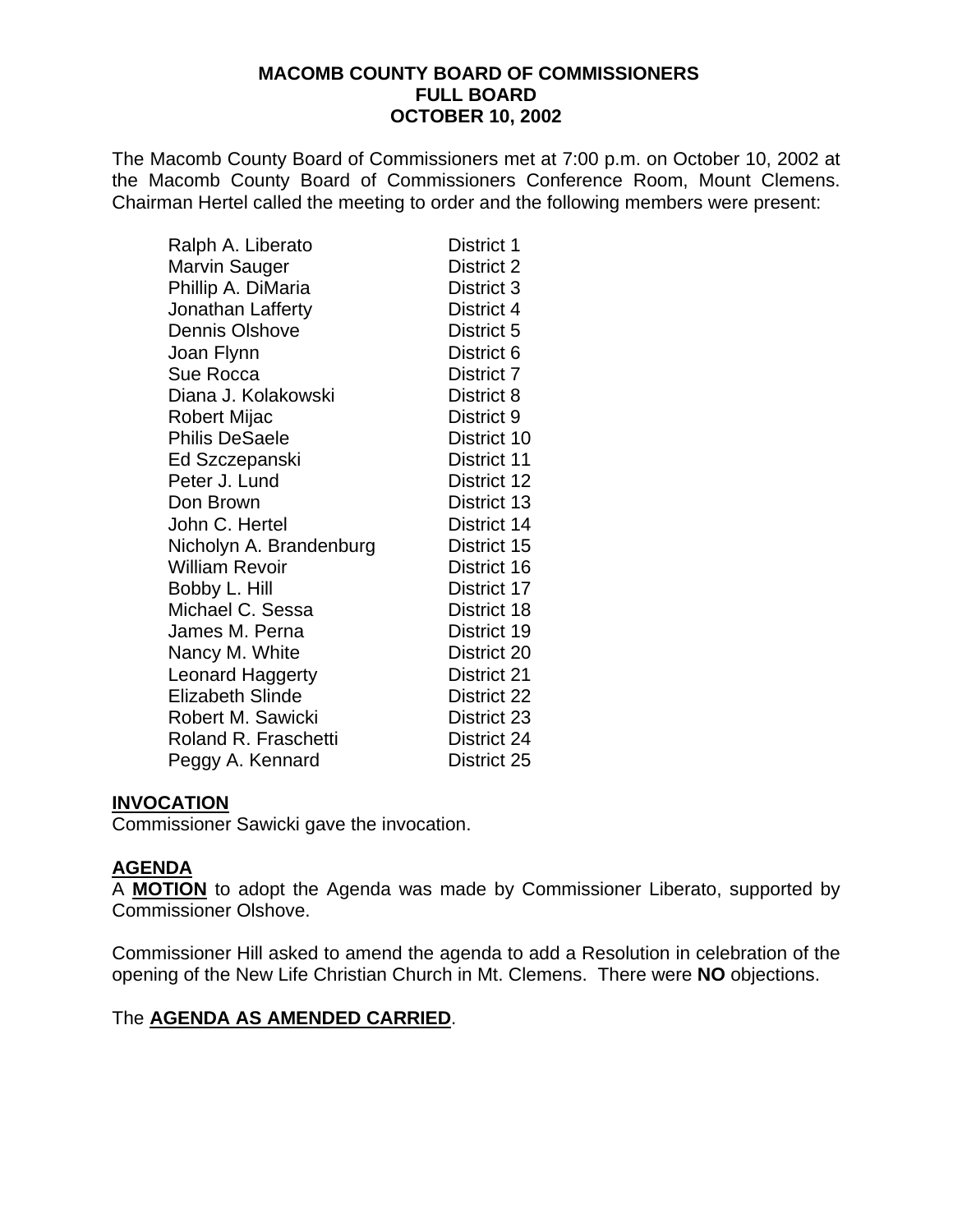MACOMB COUNTY BOARD OF COMMISSIONERS - FULL BOARD October 10, 2002

### **MINUTES**

A **MOTION** to approve the Full Board minutes dated September 26, 2002 and the October 9, 2002 Public Hearing minutes was made by Commissioner Lafferty, supported by Commissioner DeSaele, and the **MOTION CARRIED**.

#### **PRESENTATIONS**

Commissioner Brandenburg, presented a tribute to Jim Muir and Radio Station WMGC 105.1 FM for hosting a school supply collection benefiting the Community Services Agency and Macomb Food Program.

Commissioner's Flynn and Perna presented a Resolution to Chuck Maniaci for his dedicated involvement in the Community affairs, especially to the Senior Citizens of Macomb County.

#### **PUBLIC PARTICIPATION**

None

### **COMMITTEE REPORTS:**

#### *BUDGET COMMITTEE – September 24, 2002*

The Clerk read the recommendation from the Budget Committee and a **MOTION** was made by Chairperson Brown, supported by Vice-Chairperson Sauger, to adopt the committee recommendations.

Commissioner's Brandenburg, Brown, DeSaele, Lund, Rocca, Szczepanski and Sessa asked their **NO** votes be recorded from Committee on Motion #1. There were **NO** objections.

Commissioner Brandenburg asked to separate Motion #1. There were **NO** objections.

A vote was taken on the following:

2. ADOPT A COUNTY OPERATING MILLAGE RATE OF 4.2000 MILLS FOR THE YEAR 2003.

## **THE MOTION CARRIED.**

#### **SEPARATED MOTION**

1. ADOPT A SMART PUBLIC TRANSPORTATION MILLAGE RATE OF .6 MILL FOR THE YEAR 2003.

A vote was taken on the **SEPARATED MOTION**, and the **SEPARATED MOTION CARRIED.**

#### *PLANNING AND ECONOMIC DEVELOPMENT COMMITTEE – October 2, 2002*

The Clerk read the recommendation from the Planning and Economic Development Committee and a **MOTION** was made by Chairperson Flynn, supported by Vice-Chairperson Brandenburg, to adopt the committee recommendations.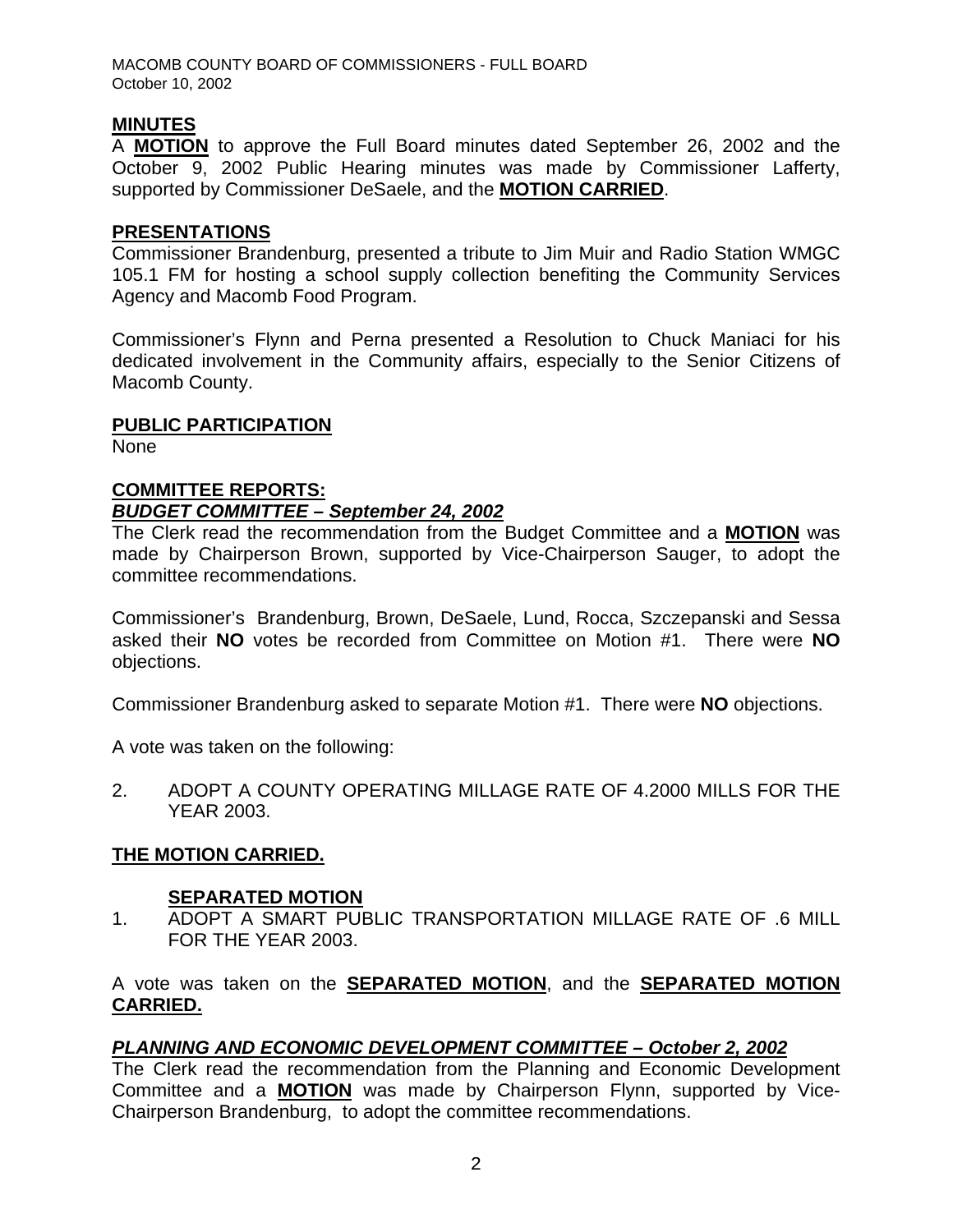- 1. AUTHORIZE THE DEPARTMENT OF PLANNING AND ECONOMIC DEVELOPMENT TO COORDINATE THE DEVELOPMENT OF A COUNTY-WIDE RECREATIONAL TRAILS MASTER PLAN.
- 2. AUTHORIZE THE DEPARTMENT OF PLANNING AND ECONOMIC DEVELOPMENT TO PREPARE A REQUEST FOR PROPOSAL (RFP) FOR THE PRINTING AND MAILING OF THE 2003 ANNUAL REPORT; FURTHER, TO CONCUR WITH THE REQUEST OF THE EXECUTIVE DIRECTOR OF THE PLANNING AND ECONOMIC DEVELOPMENT DEPARTMENT AND APPROVE \$3,900.00 FOR TRAINING OF TWO STAFF MEMBERS IN PC PUBLISHING SOFTWARE TECHNIQUES, TO BE USED FOR PREPARING THE 2003 ANNUAL REPORT.

# **THE MOTION CARRIED.**

## *LEGISLATIVE AND ADMINISTRATIVE SERVICES – October 2, 2002*

The Clerk read the recommendation from the Legislative and Administrative Services Committee and a **MOTION** was made by Chairperson Mijac, supported by Vice-Chairperson Rocca, to adopt the committee recommendations.

- 1. AUTHORIZE THE MACOMB COUNTY CLERK/REGISTER OF DEEDS TO ENTER INTO A FIVE-YEAR CONTRACT EXTENSION (1/1/03 THROUGH 12/31/07) WITH ACS ENTERPRISE SOLUTIONS FOR SERVICES AT THE REGISTER OF DEEDS AT A COST OF \$1.72 PER DOCUMENT.
- 2. APPROVE THE PURCHASE OF THE FOLLOWING MISCELLANEOUS DEPARTMENT REQUESTS:

ONE STANDARD LAPTOP COMPUTER AND ONE MS OFFICE STANDARD BUSINESS SOFTWARE FOR THE FAMILY COURT JUVENILE DIVISION AT A COST NOT TO EXCEED \$2,511.00; FUNDING IS AVAILABLE IN THE CAPITAL IMPROVEMENT FUND – MIS EQUIPMENT ACCOUNT;

TWO STANDARD DESKTOP PERSONAL COMPUTERS AND TWO MS OFFICE STANDARD BUSINESS SOFTWARE FOR MACOMB COUNTY COMMUNITY SERVICES AGENCY (MCCSA) AT A COST NOT TO EXCEED \$2,432.00; FUNDING IS AVAILABLE IN THE HEAD START GRANT;

ONE STANDARD LAPTOP, ONE MS OFFICE STANDARD BUSINESS SOFTWARE AND ONE DIGITAL PROJECTOR FOR THE MACOMB COUNTY PROSECUTOR'S OFFICE AT A COST NOT TO EXCEED \$5,230.00; FUNDING IS AVAILABLE THROUGH LOCAL LAW ENFORCEMENT BLOCK GRANT; AND,

ONE STANDARD DESKTOP PERSONAL COMPUTER AND ONE MS OFFICE STANDARD BUSINESS SOFTWARE FOR THE MACOMB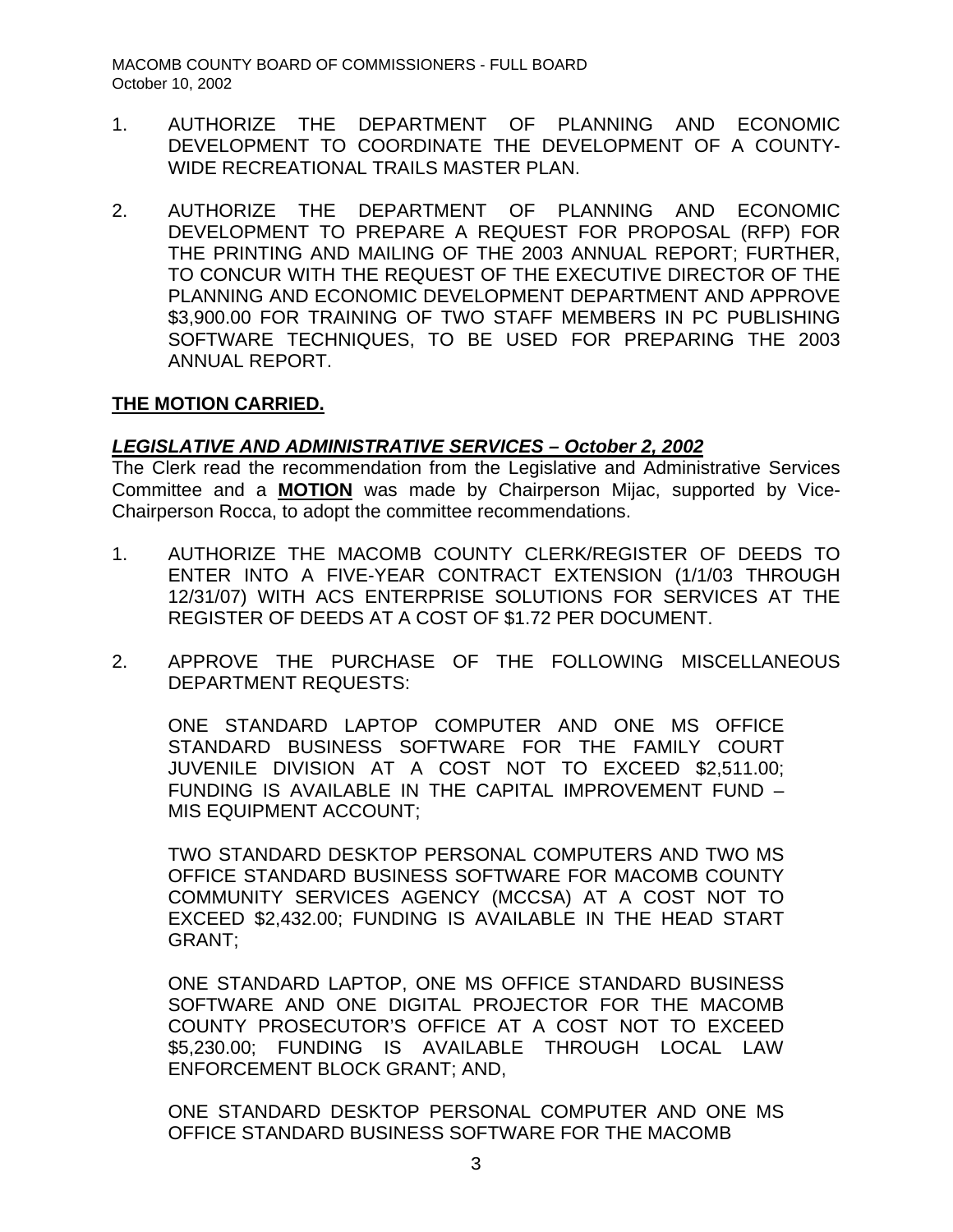COUNTY TREASURER'S OFFICE AT A COST NOT TO EXCEED \$1,216.00; FUNDING IS AVAILABLE IN THE CAPITAL IMPROVEMENT FUND – MIS EQUIPMENT ACCOUNT.

- 3. CONCUR WITH THE RECOMMENDATION OF THE MANAGEMENT INFORMATION SERVICES DIRECTOR AND APPROVE TO PROCEED WITH A COUNTY-WIDE TELECOMMUNICATION AUDIT BY THE TELECOMMUNICATION AUDIT FIRM, TELEMANAGEMENT INTERNATIONAL, AS OUTLINED IN THE MIS DIRECTOR'S SEPTEMBER 25, 2002 MEMORANDUM.
- 4. APPROVE THE ISSUANCE OF THE VITAL RECORDS REQUEST FOR PROPOSAL (RFP).

# **THE MOTION CARRIED.**

# *JUSTICE AND PUBLIC SAFETY COMMITTEE –October 3, 2002*

The Clerk read the recommendation from the Justice and Public Safety Committee and a **MOTION** was made by Chairperson DiMaria, supported by Vice-Chairperson Olshove, to adopt the committee recommendation.

1. APPROVE THE AMENDED MACOMB COUNTY HAZARD MITIGATION PLAN FROM THE OFFICE OF EMERGENCY MANAGEMENT.

## **THE MOTION CARRIED.**

## *HEALTH SERVICES COMMITTEE –October 3, 2002*

The Clerk read the recommendation from the Health Services Committee and a **MOTION** was made by Chairperson White, supported by Vice-Chairperson Haggerty, to adopt the committee recommendations.

- 1. ENDORSE MACOMB COUNTY HEALTH DEPARTMENT'S 2002 RECOMMENDATIONS ON PERSONAL AND ENVIRONMENTAL PROTECTION FROM WEST NILE VIRUS AND PREPARTION OF A COMPREHENSIVE INFORMATION AND GUIDANCE DOCUMENT ON PROTECTION FROM WEST NILE VIRUS FOR RELEASE TO MACOMB COUNTY COMMUNITIES IN SPRING, 2003.
- 2. APPROVE THE HEALTH DEPARTMENT'S PLAN TO EXPAND THE FOOD SERVICE SANTITATION AREA OF THE DEPARTMENT'S WEBSITE, INCLUDING INFORMATION ON THE RESULTS OF FOOD SERVICE INSPECTIONS, BEGINNING IN JANUARY OF 2003.
- 3. AUTHORIZE ACCEPTANCE OF A GRANT IN THE AMOUNT OF \$80,694 FROM THE COMMUNITY FOUNDATION FOR SOUTHEASTERN MICHIGAN TO THE HEALTH DEPARTMENT FOR AN ADOLESCENT TOBACCO PREVENTION AND CESSATION PROJECT.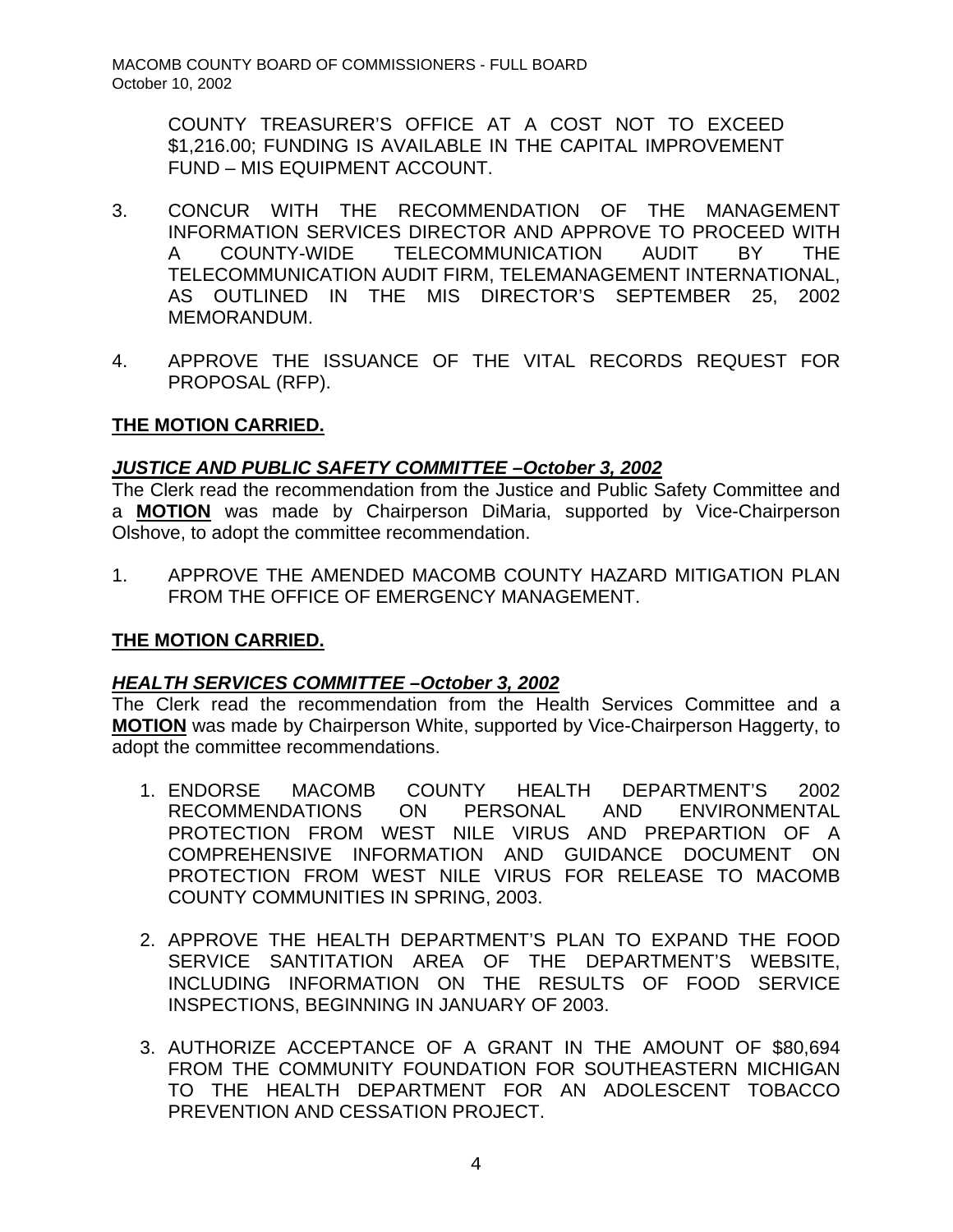## **THE MOTION CARRIED.**

### *OPERATIONAL SERVICES COMMITTEE – October 4, 2002*

The Clerk read the recommendation from the Operational Services Committee and a **MOTION** was made by Chairperson Hill, supported by Vice-Chairperson DiMaria, to adopt the committee recommendations.

Commissioner Sczepanski asked that his **NO** vote be recorded on Motion #2. There were **NO** objections.

Commissioner Lund asked that his **NO** votes be recorded on Motions #1 and #2. There were **NO** objections.

Commissioner Brandenburg asked that her **NO** vote be recorded and Motion #1 and also that it be separated. There were **NO** objections.

Commissioner DeSaele asked to separate Motion #2. There were **NO** objections.

A vote was taken on the following:

| 3. | AUTHORIZE PAYMENT FOR THE WORK PERFORMED AS FOLLOWS: |                                       |              |
|----|------------------------------------------------------|---------------------------------------|--------------|
|    | <b>CLEMENS CENTER</b>                                | THE DAILEY COMPANY                    | \$195,030.00 |
|    | <b>MARTHA T. BERRY</b>                               | <b>EDMUND LONDON &amp; ASSOCIATES</b> | 3,907.48     |
|    | <b>MARTHA T. BERRY</b>                               | <b>ELLIS DON MICHIGAN</b>             | 420,733.48   |
|    | <b>COURT BUILDING</b>                                | PROJECT CONTROL SYSTEMS               | 243,000.00   |
|    | YOUTH HOME                                           | PROJECT CONTROL SYSTEMS               | 762,750.00   |
|    | YOUTH HOME                                           | <b>WAKELY ASSOCIATES</b>              | 10,663.52    |

FURTHER, FUNDS ARE AVAILABLE IN THE CAPITAL BUDGET.

4. CONCUR WITH THE PURCHASING MANAGER AND FLEET MANAGER AND RECOMMEND AWARD OF BID ITEM 34-02 TO THE LOWEST RESPONSIBLE BIDDERS, PER ATTACHED SHEETS.

## **THE MOTION CARRIED.**

#### **SEPARATED MOTION**

1. APPROVE THE LEASING OF 21.62 ACRES OF PROPERTY, SIDWELL NO. 50-11-16-401-011, TO CLINTON TOWNSHIP FOR RECREATIONAL PURPOSES.

Commissioner Kolakowski (Verbatim) Mr. Chairman, I voted no in Committee and I again intend to vote no. I would like to have my reasons included in the record. I support the lease but I have a problem with leasing it for \$1.00 a year for ninety-nine years when we are leasing a similar amount of acreage also for recreational purposes to Bruce Township and they paid us \$23,000.00 over a five year period to lease that property. I think we have to have some sort of an equitable policy for leasing property and I don't think it is fair for one Community to be charged and the other one to get the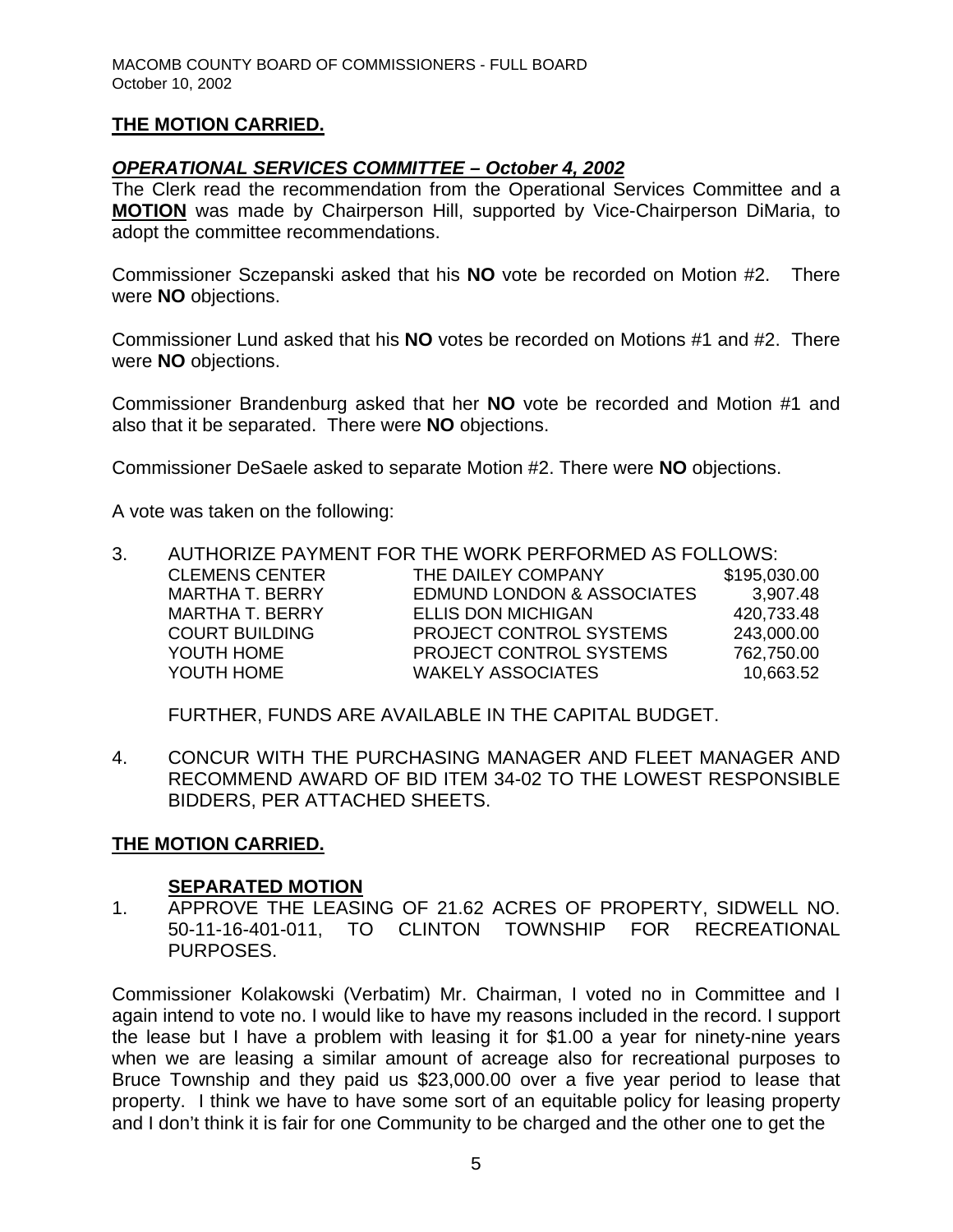use of the property for \$1.00 a year when the intended use of the property in both cases is for recreational purposes.

Commissioner DiMaria requested that Chairman Hertel consider referring this matter to Operational Services Committee or forming an Ad Hoc Committee to establish an equitable policy for the sale or lease of County property.

A discussion ensued.

A vote was taken on the **SEPARATED MOTION** and the **SEPARATED MOTION CARRIED,** with Commissioner's Kolakowski, Lund and Rocca voting **NO**.

## **SEPARATED MOTION**

1. AUTHORIZE THE FACILITIES AND OPERATIONS DEPARTMENT TO CONDUCT A FEASIBILITY STUDY TO RENOVATE OFFICES ON THE 9<sup>TH</sup> FLOOR OF THE ADMINISTRATION BUILDING TO ALLOW MORE OFFICE SPACE FOR COMMISSIONERS.

A discussion ensued.

A vote was taken on the **SEPARATED MOTION** and the **SEPARATED MOTION CARRIED,** with Commissioner's Fraschetti, Revoir, Szczepanski and Rocca voting **NO**.

## *BUDGET COMMITTEE – October 8, 2002*

The Clerk read the recommendation from the Budget Committee and a **MOTION** was made by Chairperson Brown, supported by Vice-Chairperson Sauger, to adopt the committee recommendations.

- 1. APPROVE STUDENT GOVERNMENT DAY 2003 WITH A RECOMMENDED BUDGET OF UP TO \$2,500.00; FUNDING IS AVAILABLE IN THE 2003 BUDGET.
- 2. AUTHORIZE THE FILING OF THE FIFTH YEAR JUVENILE ACCOUNTABILITY INCENTIVE BLOCK GRANT APPLICATION IN THE AMOUNT OF \$324,867.00, INCLUDING COUNTY MATCH (10%) OF \$32,487.00 FOR THE PERIOD APRIL 1, 2003 THROUGH MARCH 31, 2004.
- 3. APPROVE THE ONE YEAR CONTRACT, AS PREPARED BY CORPORATION COUNSEL, IN THE AMOUNT OF \$15,000.00 WITH CARE HOUSE TO PROVIDE SERVICES FOR CHILDREN; FUNDING IN THE AMOUNT OF \$15,000.00 WAS APPROVED AT THE MAY 16, 2002 BOARD OF COMMISSIONERS MEETING.
- 4. ADOPT THE 2002 MACOMB COUNTY APPORTIONMENT REPORT, AS AMENDED.

## **THE MOTION CARRIED.**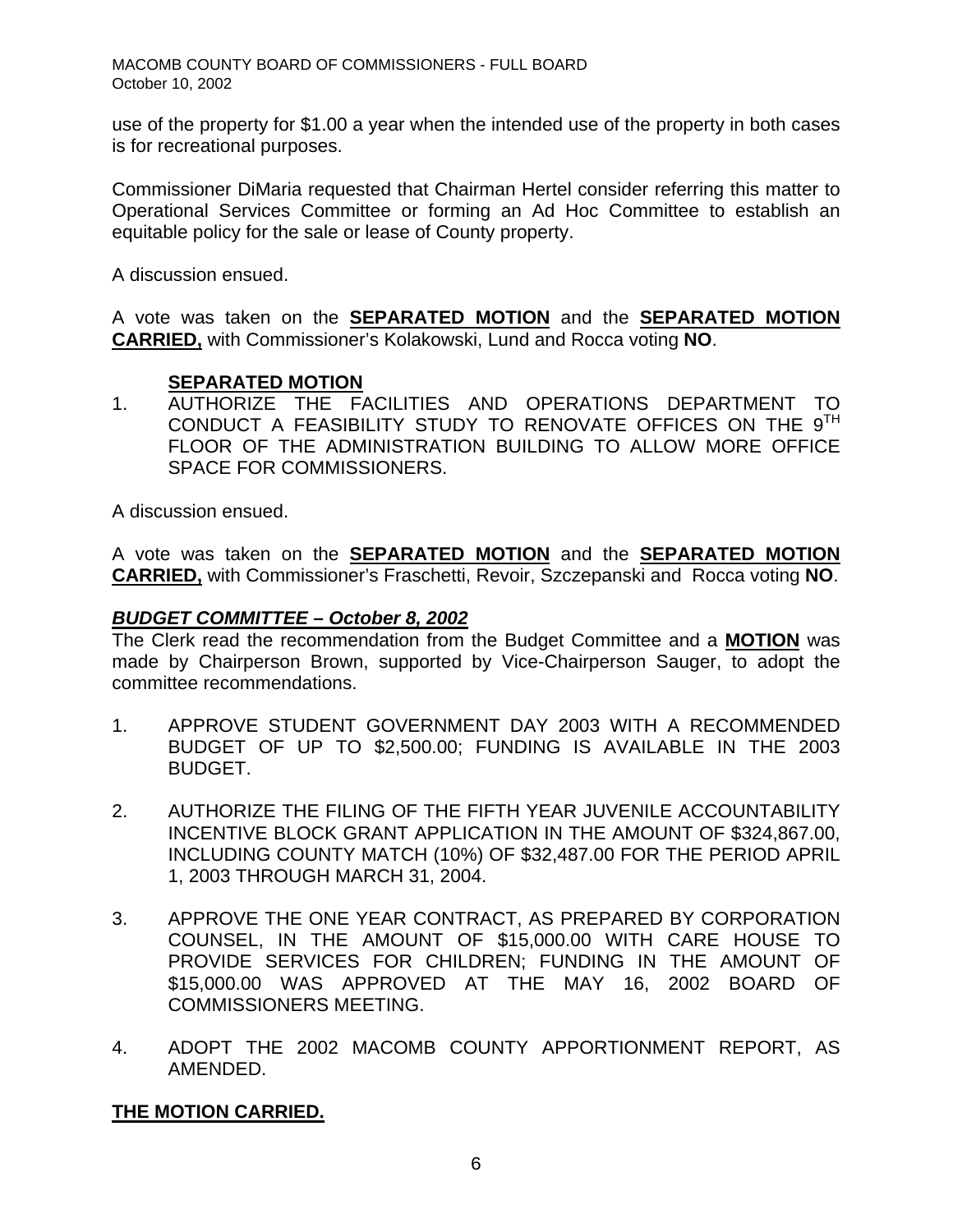MACOMB COUNTY BOARD OF COMMISSIONERS - FULL BOARD October 10, 2002

## *FINANCE COMMITTEE – October 9, 2002*

The Clerk read the recommendation from the Finance Committee and a **MOTION** was made by Chairperson Perna, supported by Vice-Chairperson Slinde, to adopt the committee recommendations.

- 1. APPROVE THE INTER-DEPARTMENTAL LINE ITEM BUDGET ADJUSTMENTS AS SUBMITTED BY THE FINANCE DEPARTMENT.
- 2. APPROVE THE MONTHLY BILLS (WITH CORRECTIONS, DELETIONS AND/OR ADDENDA) AND AUTHORIZE PAYMENT; FURTHER, TO APPROVE THE PAYROLL FOR THE PERIOD SEPTEMBER 27, 2002, IN THE AMOUNT OF \$4,229,854.25, WITH NECESSARY MODIFICATIONS TO THE APPROPRIATIONS.
- 3. CONCUR IN THE RECOMMENDATION OF THE DIRECTOR OF THE RISK MANAGEMENT AND SAFETY DEPARTMENT TO EXPAND OUR OCCUPATIONAL HEALTH SERVICES OFFERED BY ST. JOHN HEALTH SYSTEMS BY BRINGING THE SERVICES ON SITE FOR A 90 DAY TRIAL PERIOD.
- 4. AUTHORIZE THE DIRECTOR OF THE RISK MANAGEMENT AND SAFETY DEPARTMENT TO GO OUT INTO THE MARKET WITH A REQUEST FOR PROPOSAL FOR THE COUNTY'S FLEXIBLE SPENDING PLAN.

## **THE MOTION CARRIED.**

## *PERSONNEL COMMITTEE – October 10, 2002*

The Clerk read the recommendation from the Personnel Committee and a **MOTION** was made by Chairperson Liberato, supported by Vice-Chairperson Haggerty, to adopt the committee recommendations.

1. RECONFIRM THE FOLLOWING VACANCIES:

| 1. (1) PUBLIC HEALTH NURSE II | <b>HEALTH</b>  |
|-------------------------------|----------------|
| 2. (1) <b>TEACHER</b>         | <b>MCCSA</b>   |
| 3. (1) DISPATCHER             | <b>SHERIFF</b> |
| 4. (1) LIEUTENANT             | <b>SHERIFF</b> |

- 2. APPROVE THE ADDITION OF ONE ASSISTANT PROSECUTOR II POSITION IN THE PROSECUTING ATTORNEY'S OFFICE THROUGH THE BYRNE MEMORIAL GRANT AWARD RECEIVED BY THE JUVENILE DIVISION OF THE 16<sup>TH</sup> JUDICIAL CIRCUIT COURT.
- 3. APPROVE THE CREATION OF ONE QUALITY ASSURANCE SUPERVISOR POSITION BY COMBINING THE POSITIONS OF CHORE CREW SUPERVISOR AND WEATHERIZATION AIDE IN MACOMB COUNTY COMMUNITY SERVICES AGENCY.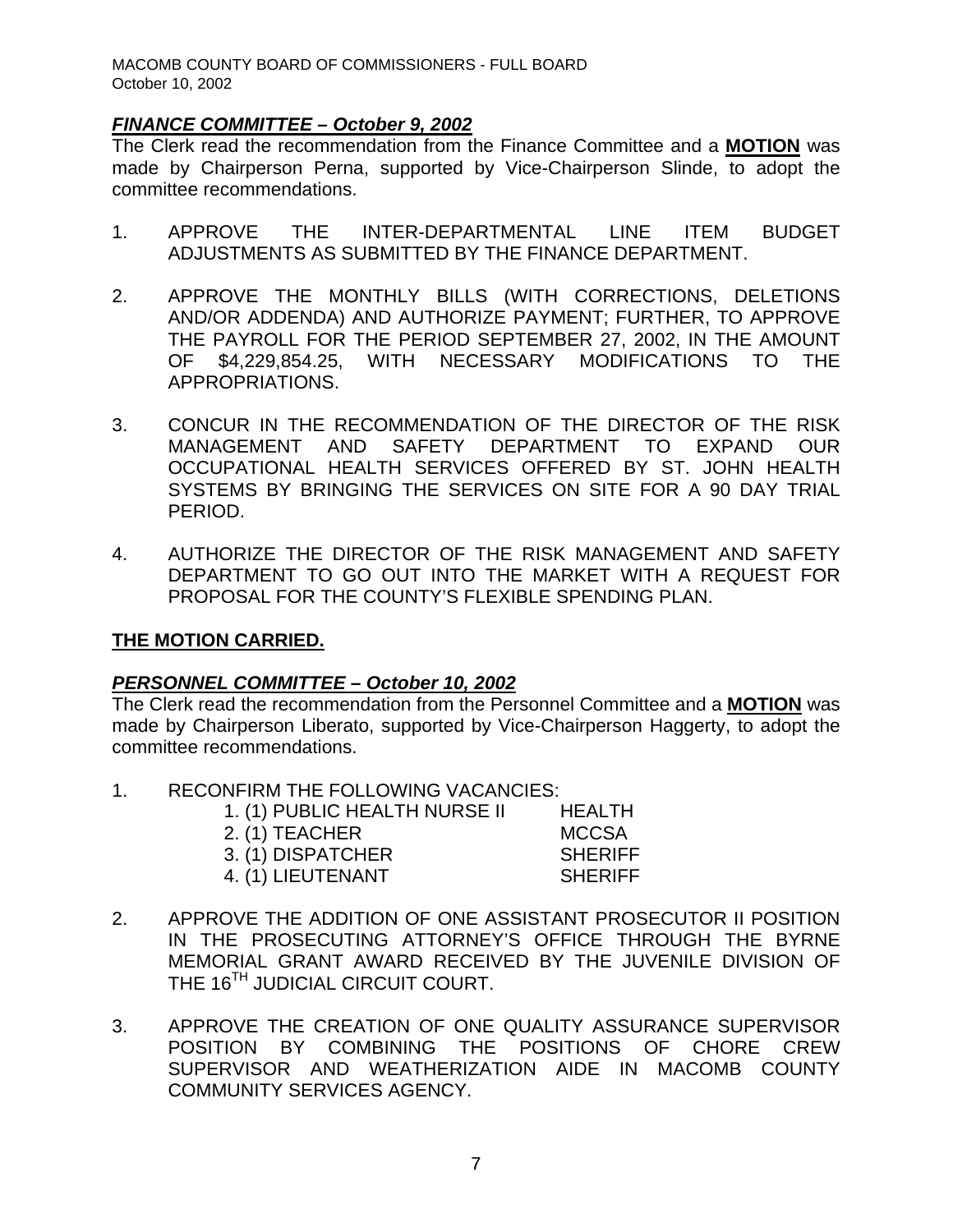MACOMB COUNTY BOARD OF COMMISSIONERS - FULL BOARD October 10, 2002

- 4. APPROVE THE ADDITION OF ONE PART-TIME WAREHOUSE OPERATOR POSITION TO THE HEAD START PROGRAM IN MACOMB COUNTY COMMUNITY SERVICES AGENCY.
- 5. APPROVE AN AMENDMENT TO THE COLLECTIVE BARGAINING AGREEMENT OF THE MICHIGAN NURSES ASSOCIATION – RN'S AT MARTHA T. BERRY FOR A WAGE REOPENER FOR THE YEARS 2003 AND 2004.

## **THE MOTION CARRIED.**

#### **RESOLUTIONS/TRIBUTES**

A **MOTION** was made by Vice-Chairman Liberato, supported by Commissioner Lafferty, to adopt the Resolutions and Tributes in their entirety.

- Res. No. 02-89 Honoring Angela LaMarra  $70<sup>th</sup>$  Birthday (offered by Flynn; recommended by Operational Services Committee on 10/4/02)
- Res. No. 02-90 Celebrating the opening of New Life Christian Church (offered by Hill at Full Board)

### **THE MOTION CARRIED.**

#### **APPOINTMENTS**

## **A) MACOMB COUNTY FAMILY INDEPENDENCE AGENCY BOARD**

A **MOTION** WAS MADE BY COMMISSIONER LIBERATO, SUPPORTED BY COMMISSIONER PERNA, TO APPOINT SARA CHALGIAN TO THE MACOMB COUNTY FAMILY INDEPENDENCE AGENCY BOARD FOR A THREE YEAR TERM, AND THE **MOTION CARRIED**.

#### **NEW BUSINESS**

Commissioner Kennard expressed her concern that any new policy regarding leasing of County property should not interfere with commitments we have already made.

#### **PUBLIC PARTICIPATION**

None

#### **ROLL CALL ATTENDANCE**

| Ralph A. Liberato     | District 1 |
|-----------------------|------------|
| <b>Marvin Sauger</b>  | District 2 |
| Phillip A. DiMaria    | District 3 |
| Jonathan Lafferty     | District 4 |
| <b>Dennis Olshove</b> | District 5 |
| Joan Flynn            | District 6 |
| Sue Rocca             | District 7 |
| Diana J. Kolakowski   | District 8 |